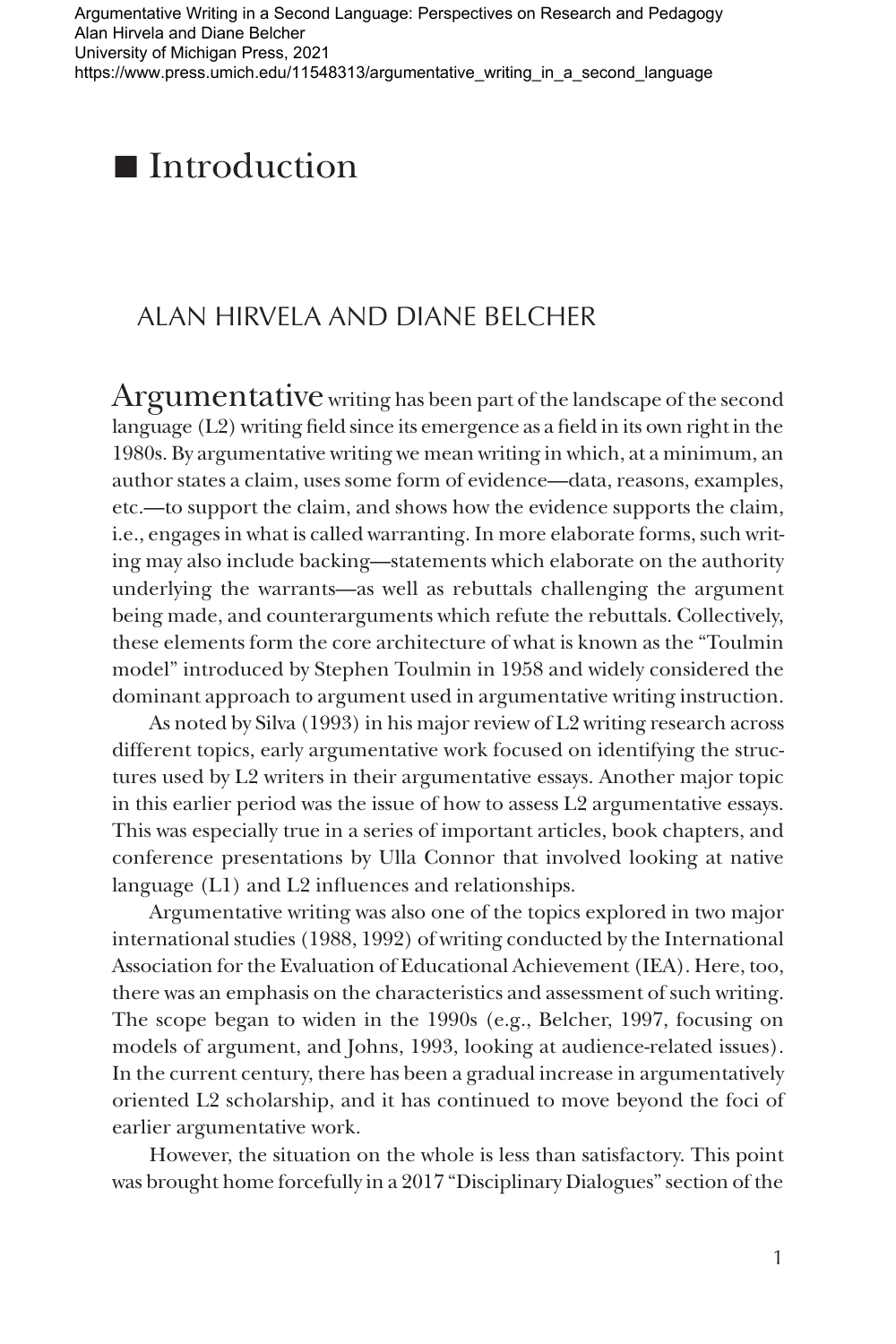https://www.press.umich.edu/11548313/argumentative\_writing\_in\_a\_second\_language

2

**Argumentative Writing in a Second Language**

*Journal of Second Language Writing* that addressed the current state of L2 argumentative writing scholarship. In his lead piece that initiated the dialogue, Hirvela raised a question as to whether L2 writing scholars are "missing the boat" in this area and commented on a number of specific shortcomings that he felt needed to be addressed. The authors of six commentaries written in response to his contribution (including some who appear in this edited collection: Ann Johns, Amanda Kibler, Silvia Pessoa, and Lia Plakans) shared a core belief in the importance of argumentative writing and offered important recommendations for how to move the field forward in this domain. This edited collection, *Argumentative Writing in a Second Language: Perspectives on Research and Pedagogy,* is in part a follow-up to this "Disciplinary Dialogues" conversation. That is, we have sought to explore, in greater depth, some of the questions and issues raised in that 2017 collection of papers, as well as other published work on this topic. We have also drawn upon our own experiences and knowledge as L2 writing scholars and teachers. We have witnessed firsthand the challenges that both teachers and students encounter as they engage this important but complex type of writing.

Another perspective guiding us in assembling this volume is how little L2 argumentative scholarship there is compared to the L1 domain as relates to both the teaching and learning of argumentative writing. This is a significant gap that needs to be filled. As Hirvela observed in his 2017 essay, in the L1 field there is what he called an "argument industry." In the L1 field, for example, there are numerous textbooks devoted *solely* to argumentative writing, many published in more than one edition due to their popularity. The same cannot be said about the L2 writing field. Indeed, there are no textbooks of that kind. Furthermore, when argument is addressed in L2 writing textbooks, it appears as just one type (or mode) of writing to be taught in a writing class. Even if L2 textbook writers note its importance as a kind of writing that students need to acquire, its significance is diminished by the fact that it is surrounded by so much information about other essay types (or modes) and other areas of writing. The argumentative essay is just one more face in the writing crowd.

Also noteworthy in the L1 field is the publication of teacher resource books that help prepare teachers to teach argumentative writing. Here, again, there are entire *books* devoted to argument, and they provide what might be called mainstream teachers with a wealth of pedagogical information and guidance. And here, too, we do not see an equivalent situation in the L2 field. Nor do we see edited collections focused on L2 argumentative writing. A number of such collections focusing on argumentative writing have been published, but L2-related work is almost non-existent in them.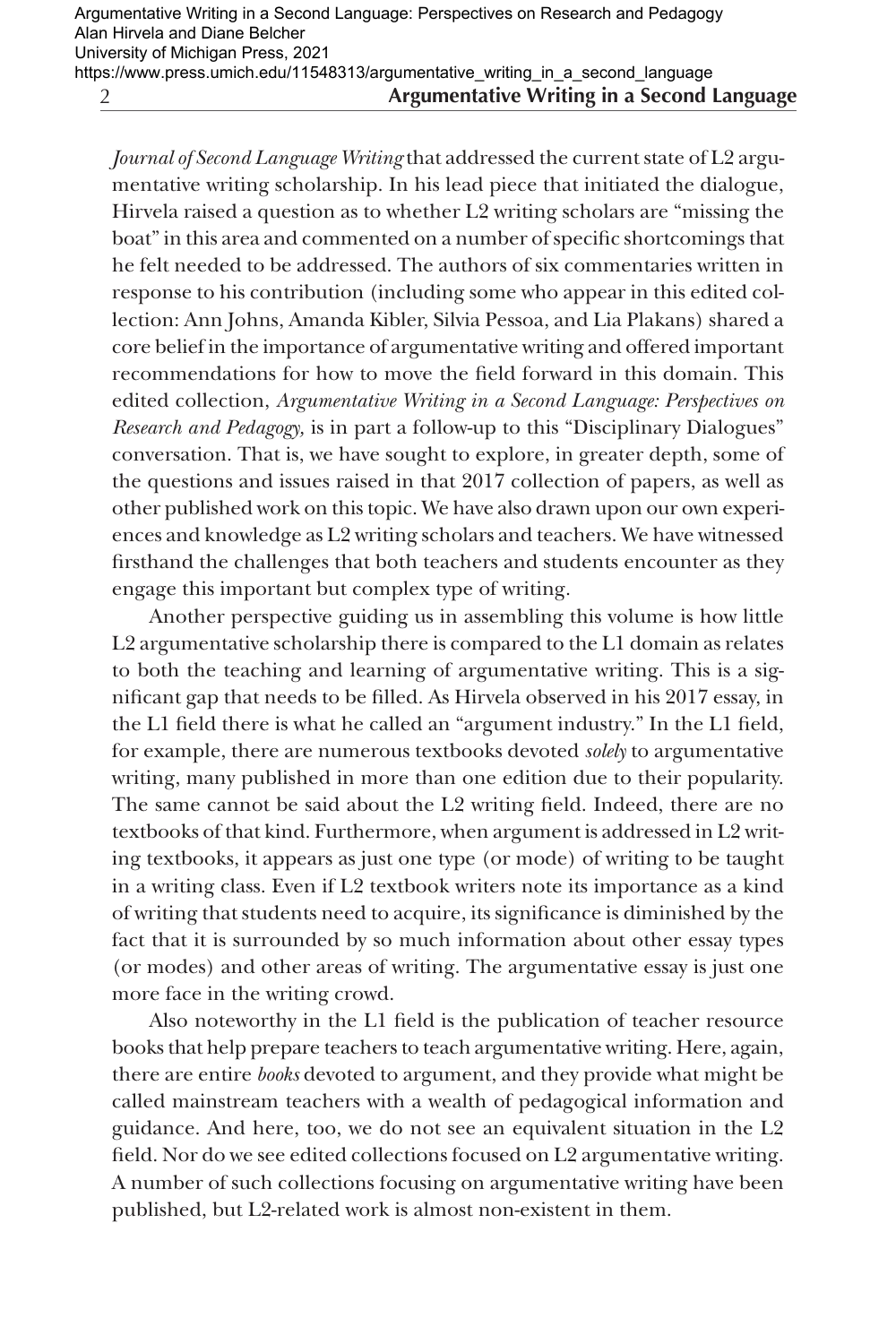Introduction

3

This situation leaves L2 writing teachers with difficult choices to make. One option is to depend on the L1 textbooks and resource books and then attempt to adjust and transfer that input to the L2 writing classroom. While this effort may work to some degree, a challenge to overcome is that the L1 material is aimed at native speakers/writers of the target language (i.e., English in this case) and thus does not account for characteristics, nuances, and needs specific to L2 writers. Another choice is to draw upon the small supply of individual L2 articles that offer pedagogical suggestions and recommendations. However, despite the quality of that work, this is a still vastly underdeveloped body of pedagogical scholarship that is not likely to fully meet the needs of teachers, especially those lacking experience. Meanwhile, and as suggested earlier, L2 writing textbooks that include coverage of argumentation tend to allocate only a small amount of space to it due to the need to cover other essay types and topics. Furthermore, they are likely to present it in more formulaic ways that lead to superficial understanding and treatment of the argumentative essay. Thus, textbook treatment of argumentation, depending on the textbook, may not be the best option for many teachers. Finally, L2 writing teachers can also choose to rely strictly on their own instincts and beliefs, and for experienced L2 writing teachers, with their accumulation of experience and insight, this approach may work, but what about those who lack such a background?

In the final analysis, there is, at present, no place where L2 writing teachers can consult a larger body of L2 argumentative work instead of relying on fragments of argumentative scholarship that, however good it is, does not present a comprehensive and deeply informed picture of L2 argumentative writing. Our intention in this edited volume is to begin filling that gap in the L2 writing field by offering a wide-ranging collection of chapters that can serve as a first critical mass of L2 argumentative writing scholarship—that is, one thorough place where teachers and scholars can take an in-depth look at L2 argumentative writing.

Mitchell (2000, p. 146) points out that "a defining characteristic of a good student at the undergraduate level is success in argumentative writing." Along these same lines, Miller, Mitchell, and Pessoa (2016, p. 11) explain that "argumentative writing is a vital but challenging genre for university students, particularly second language writers." These same observations can apply to some L2 students at earlier points in their educational lives. This overall situation, together with the lack of sustained explorations of L2 argumentative writing, is what we sought to address in compiling this collection. Our hope is that this volume will also inspire the creation of other more substantial bodies of work that give teachers and researchers more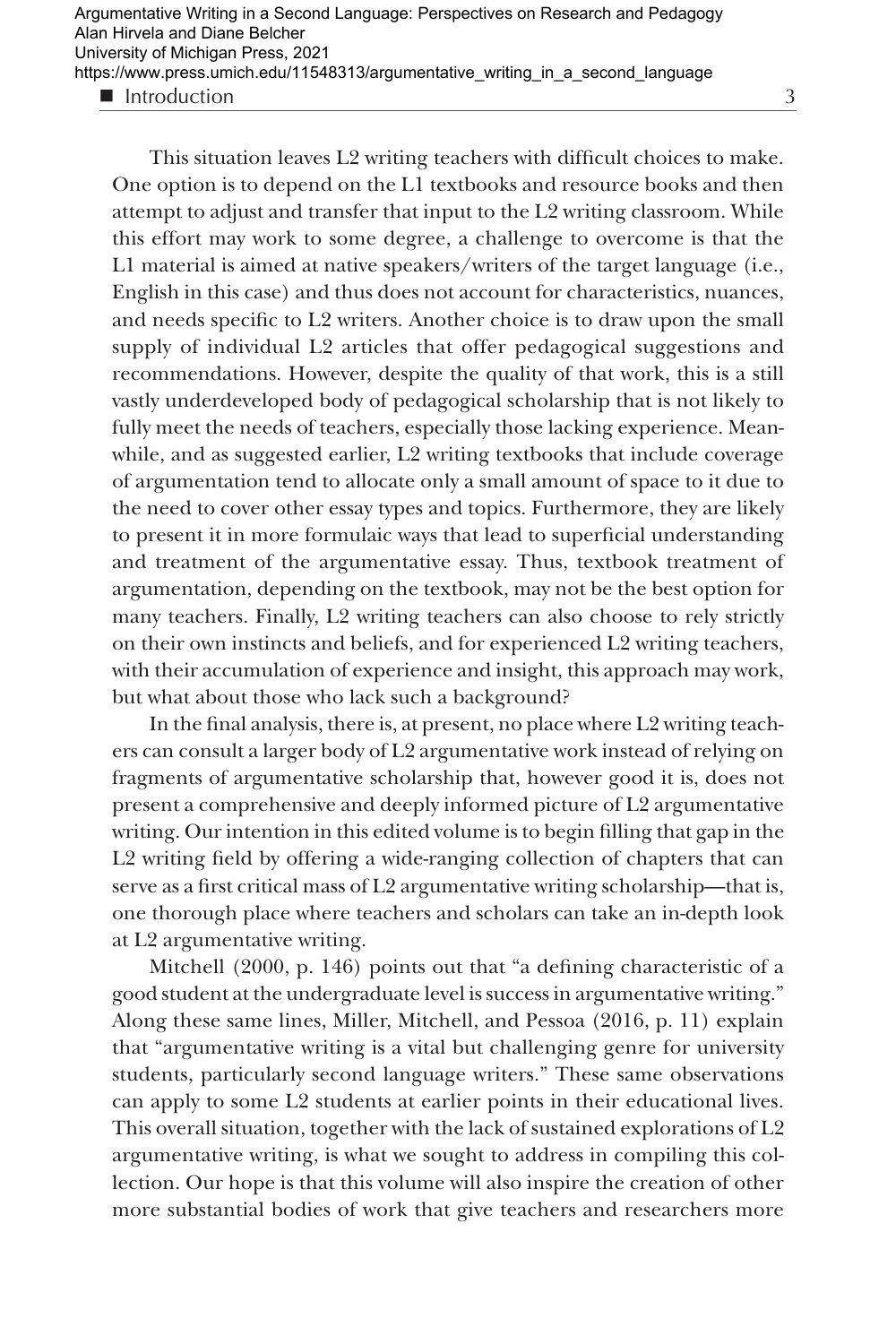extensive food for thought and more substantial supplies of pedagogical guidance.

While we have arranged the book so that it contains material that will appeal to teachers and researchers, we do not see these as separate groups of readers. Indeed, those chapters that view argumentative writing through a research lens focus on the L2 writing classroom and offer information as well as insights that can feed into classroom practice. Thus, while the book features separate sections that provide information, ideas, and insights concerning how we conceptualize argumentative writing for L2 writers (Part 1) and the results of classroom-based explorations of argumentative writing instruction (Part 2), we see the two parts as having reciprocal or bidirectional relationships with each other.

Another introductory point we want to draw attention to is a well-known distinction between two core orientations to argumentative pedagogy *learning to argue* and *arguing to learn—*that directly or indirectly inform the chapters appearing in the two parts of the book. *Learning to argue* is an approach in which the primary intention is to help students build or construct arguments. In other words, they learn the commonly used ways of arranging or organizing an argumentative essay, as well as the reasoning underlying the content of their essay. In that respect, argumentation is an end or product. By contrast, *arguing to learn* is a pedagogical option in which the main purpose is to help students understand how to use argumentation as a tool of inquiry or learning, that is, as a process or means, not a product. The argumentative process leads them to deeper understanding of a topic or situation of interest to them. Our hope is that this book sheds useful light on these two different ways of treating argumentative writing.

## **Overview of Contents**

This book features two parts, each comprising seven chapters. Part 1 is more discussion-oriented, with its authors offering analyses, perspectives, and suggestions that explore argumentative writing from a wide range of angles. Part 2 shifts the focus to argumentative writing in action via classroom-based research, as well as illustrations of what can be attempted and achieved in pedagogy. Through this arrangement, the book allows readers to view L2 argumentation in multiple ways and to triangulate their own understanding of and practices concerning L2 argumentative writing relative to the contexts in which they operate. This opportunity to engage L2 argumentation from numerous vantage points at the same time has been missing in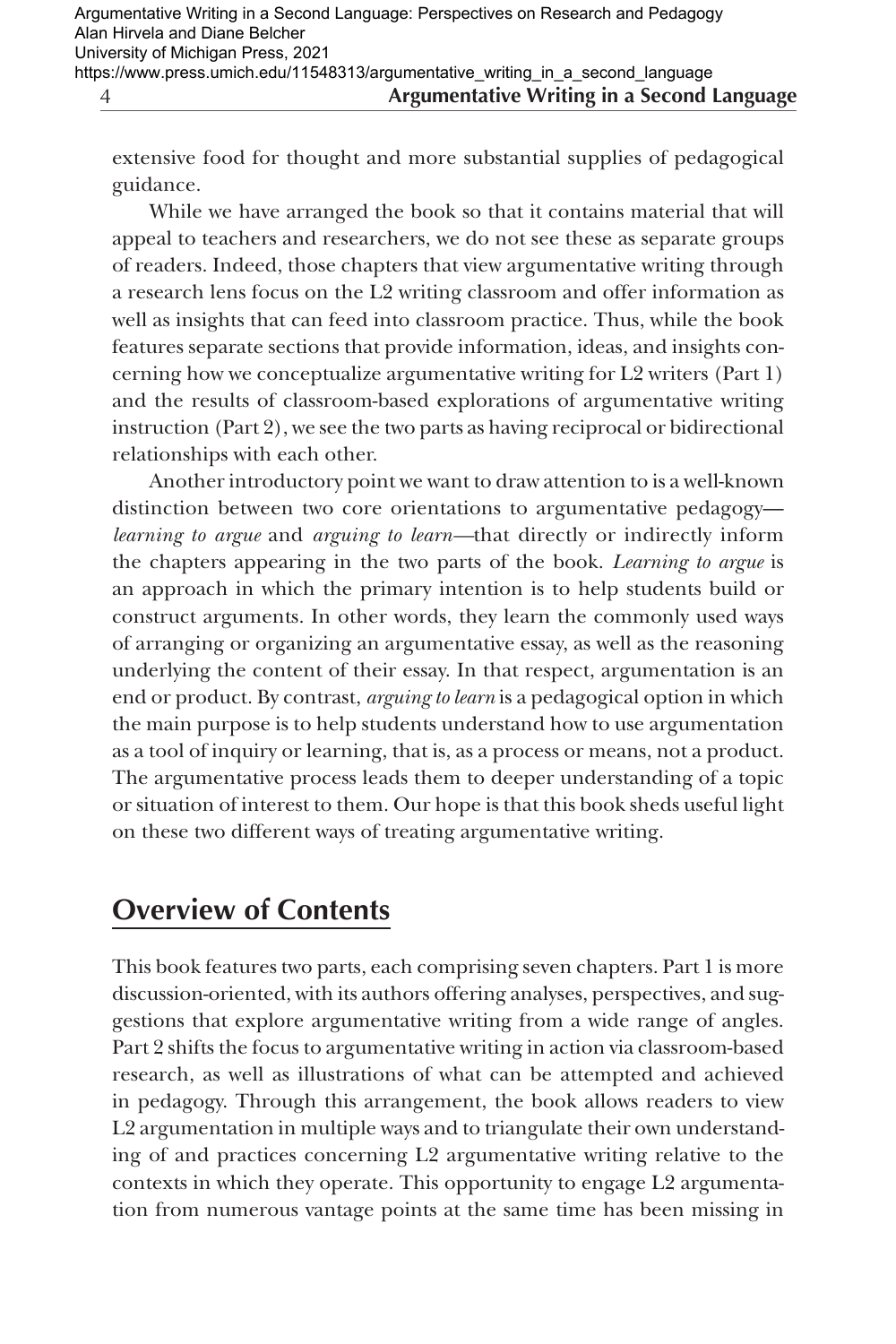5

the L2 writing field, save for the handful of short commentaries in the 2017 "Disciplinary Dialogues" section of the *Journal of Second Language Writing*. Therefore, the transition from Part 1 to Part 2 in this volume takes readers through a journey into L2 argumentation that we hope will generate new ideas, new research, and new pedagogy. We now provide brief highlights of the book's chapters.

#### **Part 1: Conceptualizing Argumentative Writing Instruction and Research**

This opening section of the volume addresses several different topics. The first chapter, "Situated Argumentation as a Rhetorical Act," written by Ann Johns, views argumentative writing instruction through the broader lens of *rhetoric*. Johns begins with the construct of argumentation as a complicated and context-dependent type of writing involving a number of rhetorical acts and encourages teachers to approach it from the perspective of what she calls "rhetorical flexibility." She cautions against viewing the argumentative essay as a rigid rhetorical structure to be imitated and discusses a number of aspects of argumentative writing that need to be accounted for in the creation of full, well-rounded argumentative essays. There are, she says, various rhetorical acts to be performed while composing an argumentative essay; she looks in particular at the language that is appropriate for the performance of these rhetorical acts. Also, as in other work she has published over the years, Johns promotes the idea of students studying the argumentative writing of experts and of teachers helping them, as novices, learn how to apply what experts do in their own L2 writing.

Amanda Kibler, Christine Hardigree, and Fares Karam, in "Online Resources for L2 Argumentative Writing in Secondary Schools: A View from the Field," shift the focus to *resources* available to teachers—more specifically, online resources that would be of interest and value to high school teachers. Working from the premise that these resources operate as "defacto conceptualizations of argumentation," they stress the need to carefully critique these resources. Their chapter then analyzes many of the activities and lesson plans in these resources. Next, in "Using the 3x3 Toolkit to Support Argumentative Writing across Disciplines," Tom Mitchell and Silvia Pessoa introduce another angle, *discipline-based writing* and argument as a *genre*, while also working from a pedagogical resources framework. Drawing on insights from systemic functional linguistics, they introduce a pedagogical device, the "3X3 toolkit," that they have developed to help students and teachers analyze and isolate genre features of argumentative writing as an important step toward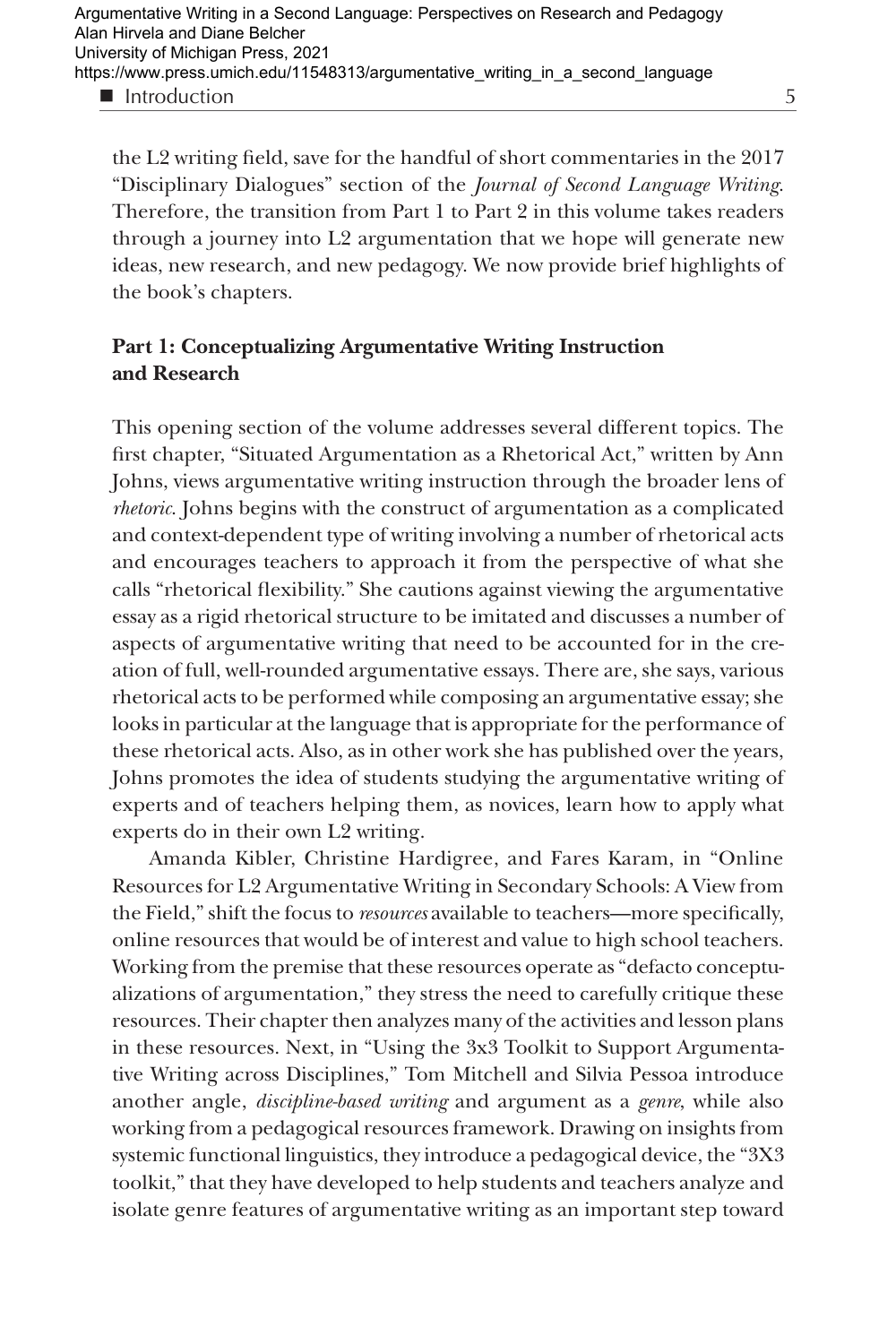students being able to meet the genre-based expectations for argumentative writing in three specific disciplinary settings (history, organizational behavior, and information systems).

Another transition in focus occurs in "Source-Based Argumentative Writing Assessment," where Lia Plakans and Renka Ohta discuss the *assessment* of argumentative writing involving the use of source texts and offer insights on how teachers can assess student performance through integrated reading-writing tasks that perform an argumentative function. Then, in "An Analysis of the Chinese Way of Arguing: Creating a Hybrid Model to Teach Argument as an Inquiry Process," Weier Ye and Lan Wang-Hiles bring an *intercultural rhetoric* lens to the volume as they explore the philosophical values that help shape Chinese students' understanding of argumentation and the challenges that arise for many Chinese writers as they transition to argumentative writing in English. Alan Hirvela then uses his chapter, "Expertise and the Teaching of Argumentative Writing," to focus on the notion of *writing teacher expertise* and to propose a model of expertise that can be used to study writing teachers' involvement in teaching argumentative writing. Noting the heavy emphasis in L2 argumentative writing research on students and their written performance—that is, student expertise—he discusses why it is equally important to study writing teachers and to foreground a notion of writing teacher expertise.

Part 1 concludes with "A Multilingual Orientation to Preparing Teaching Assistants to Teach Argumentation in First-Year Writing," where Parva Panahi takes up the topic of *teacher preparation*, and more specifically, that of graduate teaching associates who teach first year writing (FYW) courses that include both L1 and L2 writers. Panahi writes about the value of having a notion of "difference" in such courses and wants teachers to have what she calls an "understanding of difference as a resource." She describes a version of an FYW course for multilingual writers that could serve as a pedagogical model to be used in preparing FYW graduate teaching assistants.

#### **Part 2: Applications and Research in the Classroom**

In this part, we move into L2 classrooms where there are innovative approaches to teaching argumentation that researchers/teachers have closely examined the effectiveness of. The first two chapters, by Joel Bloch and Nugrahenny Zacharias, based in English as a second language (ESL) tertiary settings in the U.S., explore the affordances for teaching and learning argumentation in a digital multimodal environment, where the semiotic resources extend far beyond monomodal words on a page (or screen).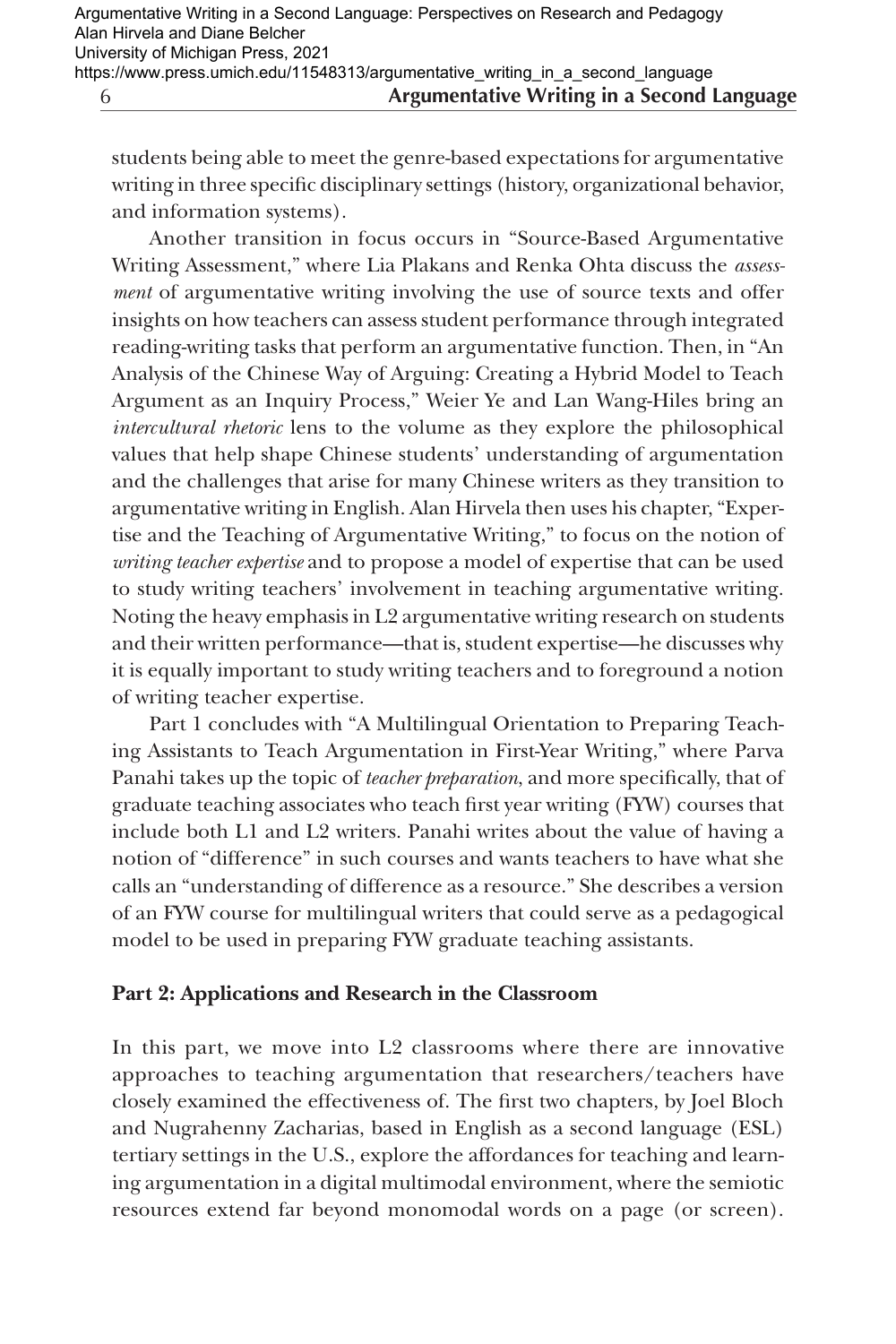Introduction

In "The New Bricolage: Assembling and Remixing Voice and Images in a Multimodal Argumentative Text," Bloch examines how digital storytelling presents an alternative approach to argumentation capable of increasing novice authorial autonomy by enabling L2 composers to become *bricoleurs* who transformatively assemble found images with their personal argumentative narratives. By offering expanded means of developing and expressing authorial voice and engaging with audience, digital storytelling, as analyzed by Bloch, facilitates use of rhetorical strategies potentially of value in both multi- and monomodal argumentation. Similarly, in her chapter, "Remediating L2 Students' Argumentation in an ESL Composition Class: From Print to Digital Argumentation," Zacharias looks at how an L2 student's remediation of a written argument in a website allows for the use of multiple visual modes with a variety of design options and intermodal relationship possibilities that greatly diversify the means of support for argumentative claims. Zacharias is realistic, however, about the disadvantages as well as the advantages of this digital approach to enlarging learners' argumentative repertoires.

English as a foreign language (EFL) settings, where English language learners may have limited opportunities for exposure to and use of their target language, can present significant challenges to teachers of L2 argumentative writing. In the next three chapters, the authors explicate how they have productively addressed these challenges in EFL settings. In "Blending Learning to Argue and Arguing to Learn in EFL Writing Instruction: A Classroom Inquiry," set in China at the university level, Min Zou, Xiaohui Li, and Icy Lee examine how a sequence of nine argument-focused activities designed to internalize argument schema and provide experience with inquiry helped students learn to argue and argue to learn. Through engagement with inquiry into intriguing easy-to-relate-to problems, Zou, Li, and Lee's approach appears to offer the possibility of heightening both cognition and motivation at the same time. Also in China, but in a high school setting, Qiling Wu and Zehang Chen's chapter ("An Action Research Study Aimed at Improving Chinese High School Students' Argumentation in EFL Writing") looks at the value of a two-phased series of classroom activities focused on learning to reason and then learning to argue, in other words, teaching reasoning, or logic, first, followed by written argument construction. The outcome of their action research has persuaded Wu and Chen that high school is not too soon to introduce Chinese students to L2 argumentation, and even as challenging a concept as counterargument can be effectively taught. At a university in Argentina, Natalia Dalla Costa addressed the particular challenges that source-based argumentative writing poses to even advanced language learners in "The Argumentative Essay from Multiple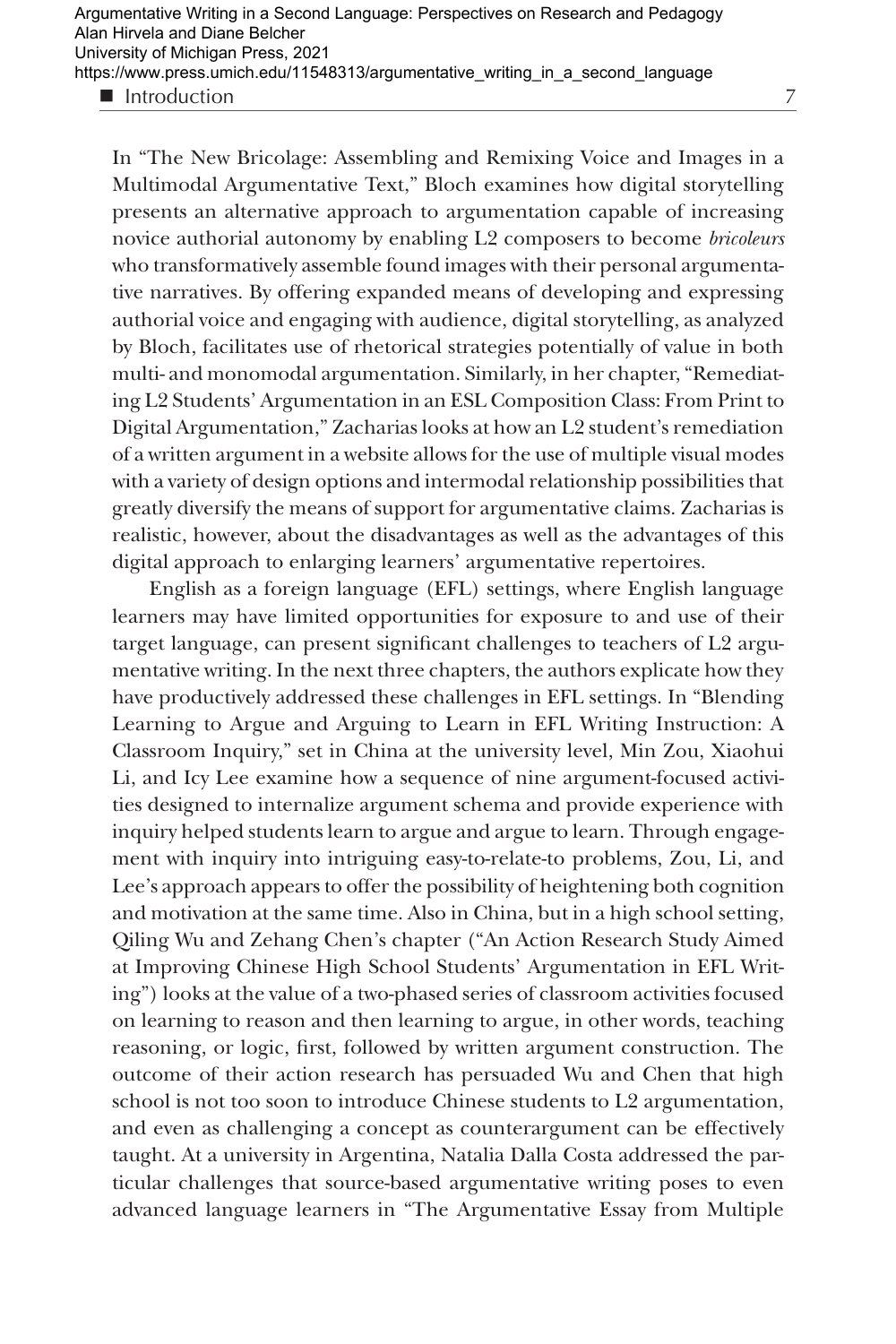Sources: Genre-Based Instruction to Foster Autonomy in EFL Academic Literacy." These challenges were met with a systemic functional linguistics (SFL) genre-based approach, using the SFL scaffolded teaching-learning cycle of guided, collaborative, and increasingly more independent activities, which was found to have quite positive effects not only on writing performance but also on student attitudes and confidence in their abilities.

The final two chapters in Part Two, and this volume, both present promising ways forward to developing L2 argumentation abilities by offering learners innovative opportunities for increased learner autonomy. In their chapter on undergraduate English for academic purposes instruction (EAP) at an EMI (English medium of instruction) university in Hong Kong ("Argumentative Writing at the Tertiary Level: Students' and Teachers' Perceptions of a Hybrid Approach"), Lucas Kohnke and Frankie Har describe an integrated five-input hybrid approach to teaching argumentation consisting of videos, quizzes, reflections, peer review, and face-to-face instruction. According to Kohnke and Har, especially effective were the short out-of-class online activities, a menu of videos on argumentative-writing-related topics for just-in-time learning accompanied by online quizzes for self-testing, which together motivated learners to do the activities multiple times to deepen their understanding. In a quite different setting, undergraduate L2 writing classes for foreign language education majors in Turkey ("Analysis of Pre-service Teachers' Reflective Journals: Learning-to-argue through Writing about Writing"), Lisya Seloni and Nur Yiğitoğlu Aptoula found another means of heightening learner autonomy and, hence, consolidating L2 argumentation learning—namely, with writing-about-writing journals. By reflecting on themselves as developing L2 argumentative writers, the journal writers were able to increase their metacognition and sense of themselves as maturing critical thinkers, while at the same time providing their instructors with a window on their struggles and progress. Pre-service language teachers such as those described by Seloni and Yig˘itog˘lu Aptoula, trained to be reflective on their own practice as L2 writers, may be especially well poised to help new generations of novice L2 writers meet the challenges of argumentation.

# **Closing Comments**

Our hope in assembling this collection is that it helps lend coherence to the L2 writing field's treatment of argumentative writing. Quality scholarship on L2 argumentative writing is not lacking. Valuable articles and conference presentations have been appearing with increasing frequency. However, as